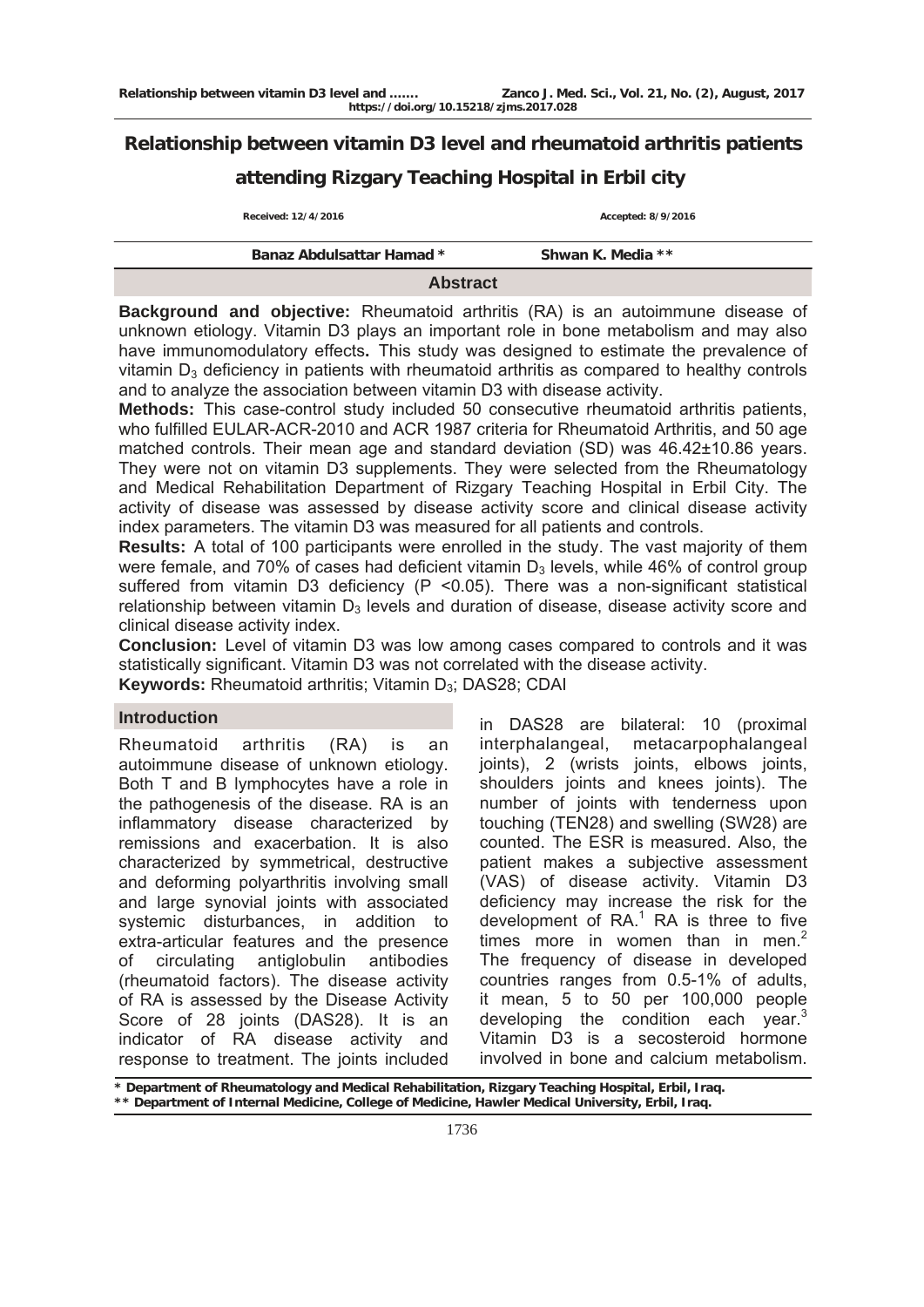| Relationship between vitamin D3 level and | Zanco J. Med. Sci., Vol. 21, No. (2), August, 2017 |  |  |
|-------------------------------------------|----------------------------------------------------|--|--|
| https://doi.org/10.15218/zjms.2017.028    |                                                    |  |  |

It is synthesized in the skin by the action of ultraviolet irradiation<sup>4</sup>. Vitamin D3 has been found to have immunomodulatory actions. There is no relationship between season and incidence of RA, but the season may affect on disease activity. The mechanism behind this finding is unclear<sup>5</sup>. Recently reported an inverse association between disease activity and vitamin D3 in patients with early polyarthritis.<sup>6</sup> This demonstrated a reduction in RA disease activity with vitamin D3 supplementation. $6$  The 25 (OH) D-1-α-hydroxylase enzymes are expressed in many cells of the immune system including macrophages and dendritic cells. The 1, 25(OH) vitamin D leads to inhibition of T-cell proliferation and decreases the production of Th1 cytokines IL-2, IFN-γ and TNF-α. The VDR has been found in macrophages, chondrocytes and synoviocytes in rheumatoid synovium and sites of cartilage erosion in RA patients.<sup>7</sup> Vitamin D3 deficiency is involved in the pathogenesis of RA, and activity of RA.8,9 Vitamin D3 deficiency will be defined as 25 (OH)vitamin D level below 25 nmol/l (10 ng/ ml), vitamin D3 insufficiency will be defined as 25 (OH) vitamin D level 25-75 nmol/l (10-30ng/ml) and vitamin D3 sufficiency will be defined as 25 (OH) vitamin D level 75-250 nmol/l  $(30-100 \text{ ng/ml})^{10}$  No similar studies have been conducted before in Kurdistan region and the whole Iraq to the authors' knowledge. This study was designed to assess the relations between vitamin D3 with RA in patients living in Erbil city.

## **Methods**

This case-control study was carried out in the Rheumatology and Medical Rehabilitation Department of Rizgary Teaching Hospital in Erbil city from April 2015 to March 2016. Fifty patients who fulfilled EULAR-ACR-2010 and ACR 1987 criteria for RA were chosen by a convenience method of sampling, and those patients who were on vitamin D3, chronic renal failure, diabetes mellitus, malabsorption, patients on enzyme induced

drugs (rifampicin, oral contraceptive, carbamazepine, antiepileptic, haloperidol, phenobarbitone) were excluded. Fifty age matched controls were also chosen by convenience method of sampling who underwent a full history and physical examination and serology test (RF and Anticcp) to confirm that they are not affected by RA. Their mean age and standard deviation (SD) was 46.42±10.86 years. Data were collected and recorded on a specially designed questionnaire after getting verbal consent from the patients. Five ml of venous blood was collected from all patients and controls by clean venipuncture using plastic disposable syringes. Blood was allowed to clot before centrifugation and serum were taken. Serum concentrations of vitaminD3 were tested using (cobas e 411, S.N=1222.22 VITD-T 05894913) Vitamin D3 was measured for each patient and control. Vitamin D3 deficiency were defined as 25(OH) vitamin D level below 25 nmol/l (10 ng/ml), vitamin D3 insufficiency were defined as 25 (OH) vitamin D level 25-75 nmol/l (10-30ng/ml) and vitamin D3 sufficiency were defined as 25 (OH) vitamin D level 75-250 nmol/l (30-100 ng/ ml).<sup>10</sup> Effective sun exposure on vitamin D3 should be > 20 min.<sup>11</sup> Walking exercise increases the level of vitamin D3 > 30 min daily.<sup>12</sup> About drug history RA patient's treatment are (DEMARD alone, combined DEMARDs or DEMARD + Biological  $a$ gent).<sup>13,14</sup> The activity of disease was assessed by DAS28 and CDAI parameters. Based on DAS28 patients were graded as in remission <2.3, low active <2.7, moderate 2.7-4.1 and highly active >4.1 and for CDAI were entitled in to in remission <2.8, low active<10, moderate 10-22 and highly active >22. Erythrocyte sedimentation rate and latex test were done for the patients. The data were managed by Excel using Chi-square test. A *P* value less than 0.05 was considered statistically significant.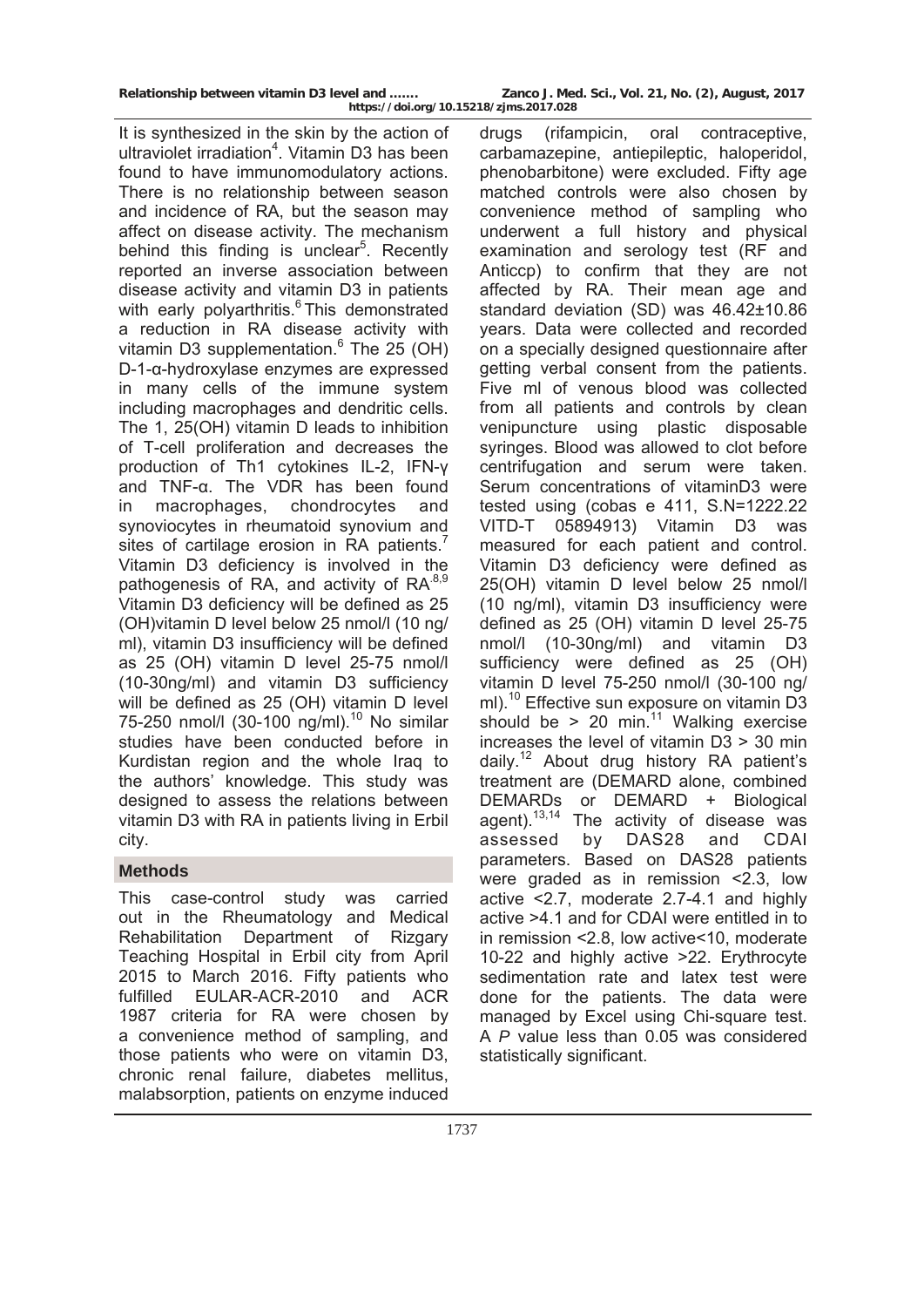**Relationship between vitamin D3 level and ……. Zanco J. Med. Sci., Vol. 21, No. (2), August, 2017 https://doi.org/10.15218/zjms.2017.028**

### **Results**

A total of 100 participants enrolled in the study, the vast majority of them were female (92%) and the female to male ratio was 11.5:1. The study involved 50 RA patients, with 50 age matched control groups. Their mean age and SD was 46.42±10.86 years, ranging from 20 to 65 years. Figure 1 shows that 34% of patients were in the sixth decade and 32% were

in the fifth decade of life. There was no significant statistical association between vitamin D3 level and participants' age (*P* = 0.84) as shown in Table 1. There was a significant statistical association between vitamin D3 levels and study groups as 70% of cases had deficient vitamin D3 levels, while only 46% of control group suffered from vitamin D3 deficiency  $(P = 0.04)$  as shown in Table 2.



**Figure 1:** Age distribution of study sample in years.

| <b>Vitamin D3</b> | N   | Mean age | <b>SD</b> | P value |
|-------------------|-----|----------|-----------|---------|
| Deficient         | 58  | 46.29    | 9.511     |         |
| Insufficient      | 28  | 47.32    | 12.520    |         |
| Sufficient        | 14  | 45.14    | 13.190    | 0.84    |
| Total             | 100 | 38.75    | 35.221    |         |

**Table 1:** Relationship between Age and Vitamin D3

| <b>Parameters</b> | <b>Categories</b> | <b>Study groups</b> |                 | P value |
|-------------------|-------------------|---------------------|-----------------|---------|
|                   |                   | Cases               | <b>Controls</b> |         |
| Vitamin $D_3$     | Deficient         | 35 (70%)            | 23 (46%)        |         |
|                   | Insufficient      | 9(18%)              | 19 (38%)        |         |
|                   | Sufficient        | 6(12%)              | 8(16%)          | 0.04    |
|                   | Total             | 50 (100%)           | 50(100%)        |         |
|                   |                   |                     |                 |         |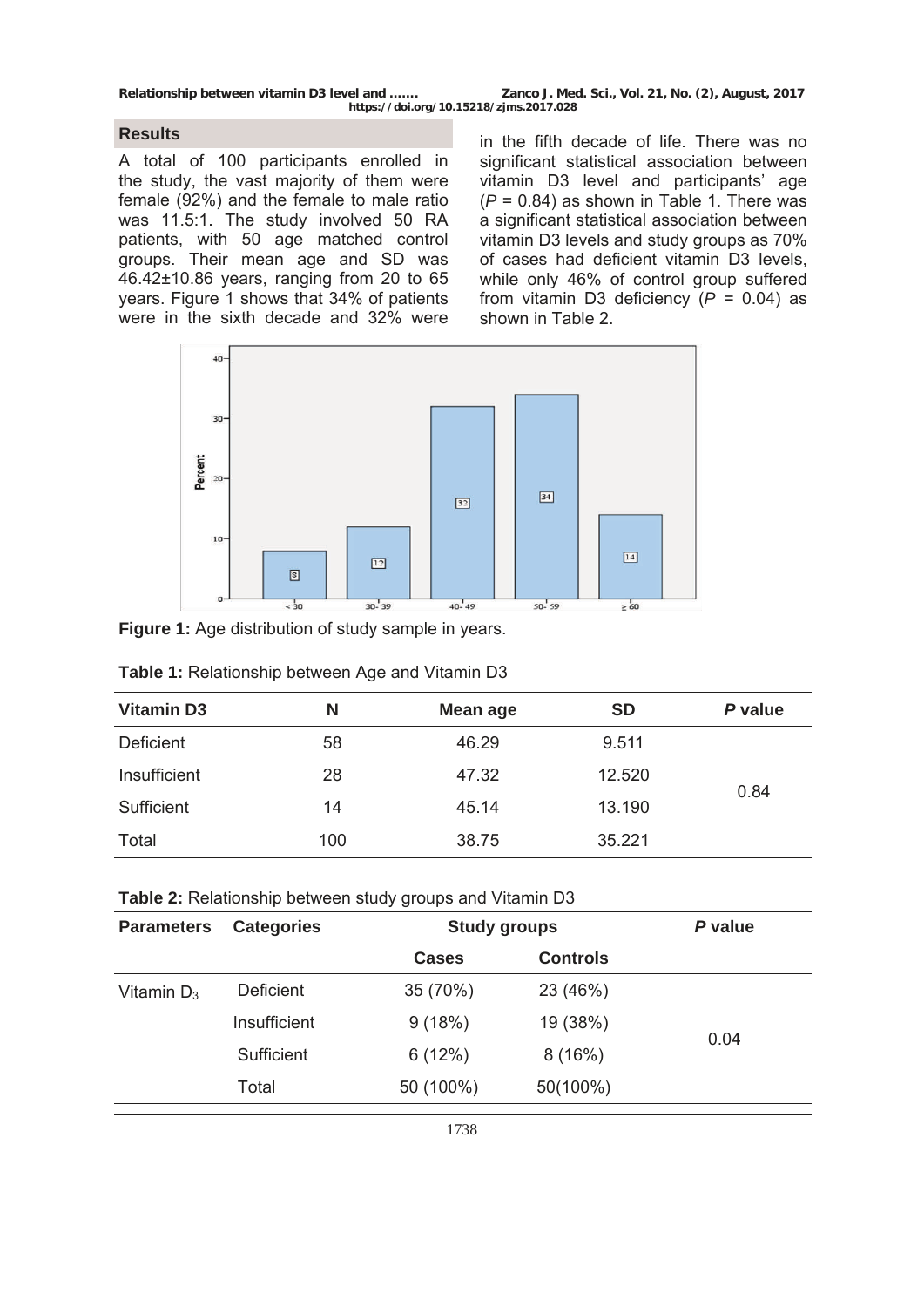**Relationship between vitamin D3 level and ……. Zanco J. Med. Sci., Vol. 21, No. (2), August, 2017 https://doi.org/10.15218/zjms.2017.028**

There was a significant statistical association between the study groups and BMI, sun exposure and vitamin D3 concentrations. The average BMI of rheumatoid patients was higher than that of the control group  $(P = 0.01)$ . The vast majority (98%) of patients were exposed to less than 20 minutes in contrast to 72% of non-rheumatoid participants. 70% of cases had deficient vitamin D3 levels, while 46% of control group suffered from vitamin D3 deficiency ( $P = 0.04$ ). There was a non-significant statistical relationship between study groups and walking. The majority of both groups were walking less

than half an hour per day  $(P = 0.47)$ . The details are shown in Table 3. There was a non-significant statistical relationship between vitamin D3 levels and duration of disease, DAS28, CDAI and medications taken by the patients. Most of the rheumatoid patients with different vitamin D<sub>3</sub> concentrations *i.e.* whether sufficient. insufficient or deficient levels had the disease for more than five years, with positive RF, moderate DAS28 and CDAI activities and history of taking methotrexate as their first drug of choice (*P* >0.05) as shown in Table 4.

|                   |                   | <b>Study groups</b> |                 |         |
|-------------------|-------------------|---------------------|-----------------|---------|
| <b>Parameters</b> | <b>Categories</b> | <b>Cases</b>        | <b>Controls</b> | P value |
| BMI               | Mean $\pm$ SD     | $29.4 \pm 5.8$      | $27.3 \pm 7.1$  | 0.01    |
| Sun exposure      | $\geq$ 20 min     | $1(2\%)$            | 14 (28%)        |         |
|                   | $<$ 20 min        | 49 (98%)            | 36 (72%)        | 0.001   |
| Daily walking     | $\geq 30$ min     | 9(18%)              | 10 (20%)        |         |
|                   | $<$ 30 $min$      | 41 (82%)            | 40 (80%)        | 0.47    |

| <b>Table 3: Baseline Characteristics of Study Groups</b> |  |  |
|----------------------------------------------------------|--|--|
|----------------------------------------------------------|--|--|

|                        | Vitamin $D_3$     |                     |                   | P value |
|------------------------|-------------------|---------------------|-------------------|---------|
|                        | <b>Deficient</b>  | <b>Insufficient</b> | <b>Sufficient</b> |         |
| $<$ 2 years            | $6(75.0\%)$       | 2(25%)              | $0(0\%)$          |         |
| 2-5 years              | 11 (78.6%)        | 3(21.4%)            | $0(0\%)$          | 0.23    |
| > 5 years              | 18 (64.3%)        | 4 (14.3%)           | 6(21.4%)          |         |
| Low                    | 4 (100%)          | $0(0\%)$            | $0(0\%)$          |         |
| Moderate               | 21 (65.6%)        | 6(18.8%)            | 5(15.6%)          | 0.63    |
| High                   | 10 (71.4%)        | 3(21.4%)            | $1(7.1\%)$        |         |
| Low                    | 11 (73.3%)        | $2(13.3\%)$         | $2(13.3\%)$       |         |
| Moderate               | 19 (65.5%)        | 6(20.7%)            | 4 (13.8%)         | 0.84    |
| High                   | 5(83.3%)          | 1(16.7%)            | $0(0\%)$          |         |
| <b>MTX</b>             | 14 (70%)          | 4(20%)              | $2(10\%)$         |         |
| MTX + HCQ              | 5(55.6%)          | 3(33.3%)            | $1(11.1\%)$       | 0.86    |
| MTX +Leflunomid        | $6(100\%)$        | $0(0\%)$            | $0(0\%)$          |         |
| MTX +Biological agents | 10 (66.7%)        | $2(13.3\%)$         | 3(20%)            |         |
| <b>Positive</b>        | 19 (63.3%)        | 8(26.7%)            | $3(10\%)$         |         |
| Negative               | 16 (80%)          | 1(5%)               | 3(15%)            | 0.14    |
|                        | <b>Categories</b> |                     |                   |         |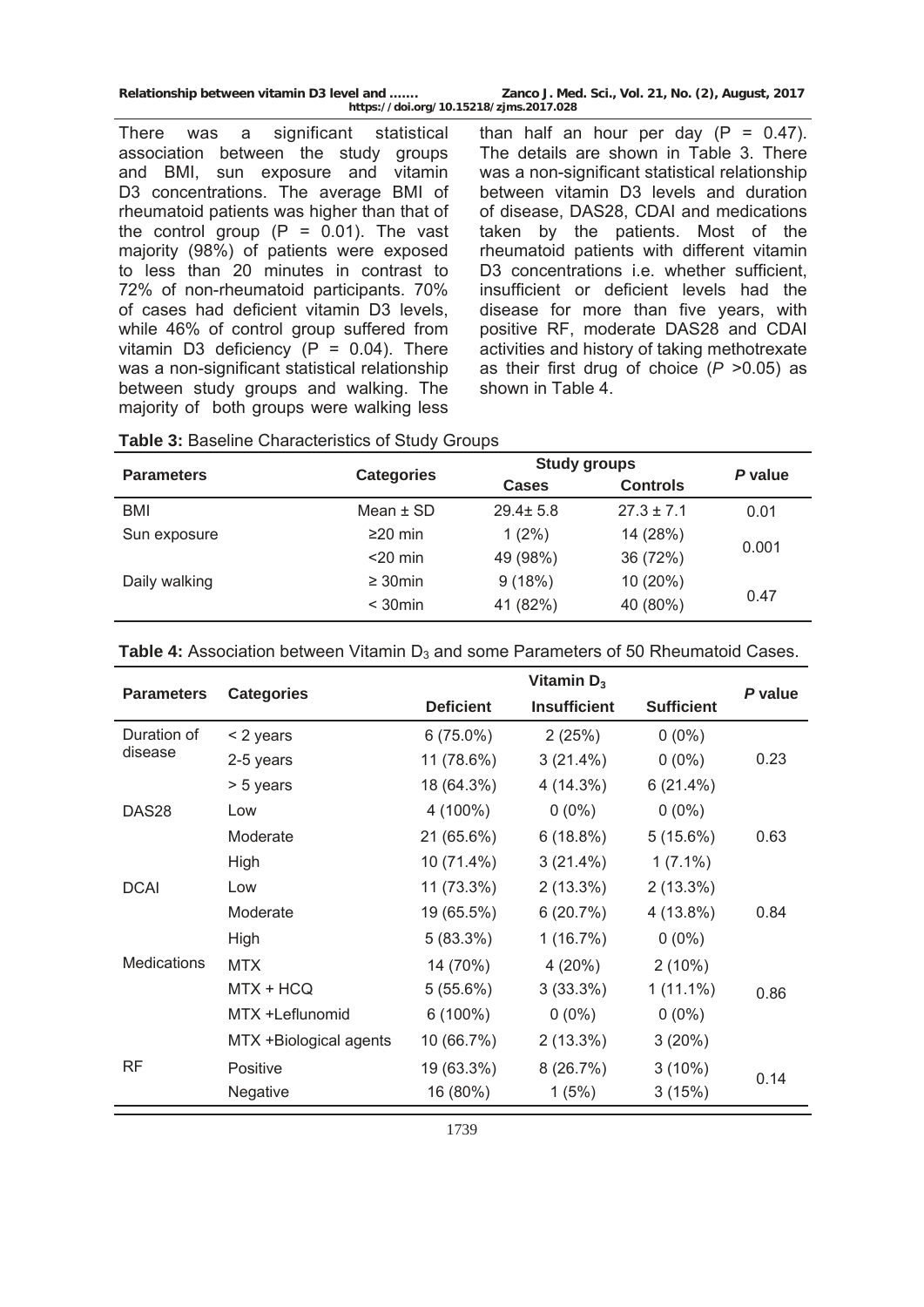### **Discussion**

Rheumatoid arthritis (RA) is the most common chronic systemic polyarthritis. The etiology of RA is still unknown; many genetic and environmental factors play a role in the development of RA. Various studies has been made suggest that vitamin D3 deficiency increase the risk of developing autoimmune diseases like RA.<sup>15,16</sup> This study was conducted with the objective to evaluate serum vitamin D3 levels in patients with rheumatoid arthritis and to compare it with controls and disease activity. In this study, vitamin D3 deficiency was more common in patients with RA than in healthy controls and even mean serum vitamin D3 level in patients with RA was found to be significantly low compared to healthy controls. 70% of cases had deficient vitamin D3 levels, while 46% of control group suffered from vitamin D3 deficiency p value < 0.05. As in Table 3.2 and this was near to the study done in Iran<sup>17</sup> and in Egypt<sup>18</sup> in which the mean vitamin D3 serum values were 83.74±46.45 nmol/L in RA patients and 46.53±34.07 nmol/L in healthy volunteers. Another research done in China  $(2014)^{19}$  also in agreement with our research but the result was less than what was in Iran and Egypt, this is might be due to sample size or geographical distribution, Vitamin D3 deficiency was more prevalent in RA group compared with control group (48.70% vs. 30.00%, *P* <0.05). Serum vitamin D3 levels were lower in RA group (19.46±8.20 ng/mL) than control group (23.18±6.71 ng/ mL) (*P* <0.05). A research which has been made in  $\text{Equation}^{20}$  did not agree with our study as the result was vitamin D3 deficiencies was similar in both RA patients and controls (99.1% versus 100%). Although, the mean serum vitamin  $D_3$  level was less among RA patients than among controls, but there was no statistically significant difference (5.98 ± 6.8 nmol/l versus 8.4 ± 9.6 nmol/l, *P* =0.06). Vitamin D3 deficiency might be endemic in Egypt. This may be attributed to decreased sun exposure (conservative dressing culture,

wearing of veil and muffler, and/or avoidance of exposure to hot sunny weather). In our research there is no relation between serum vitamin D3 and disease activity which measured by DAS28 and CDAI, in both of them I took (VAS) patients assessment of disease activity which may have affected the result of disease activity. And this result supported by Craig, et al. $^{21}$  which failed to discover a statistically significant association between vitamin D3 and DAS28 following multivariate adjustments in recent-onset rheumatoid arthritis patients. Cutolo, et  $al.<sup>22</sup>$  found a remarkable negative correlation between vitamin D3 and DAS28 in summer only in Southern European (Italian) patients and in winter in northern European (Estonian) patients, but no significant differences with respect to vitamin D<sub>3</sub> values between Estonian and Italian RA patients and their controls. Research which doesn't agree with my result in disease activity and vitamin D3 are in an open-labeled randomized trial comparing triple disease-modifying antirheumatic drug (DMARD) therapy and 500 IU vitamin D3 + calcium combination versus triple DMARD and calcium alone by Gopinath et al., low levels of serum vitamin D3 were related to moderate-high disease activity in and supplementation of 500 IU of vitamin D3 daily was given to previously DMARD-naïve patients with early rheumatoid arthritis along with triple DMARD therapy showed significantly higher pain relief (50% vs.  $30\%$ ,  $P = 0.006$ ) in patient group than healthy controls.  $23-25$ Low vitamin D3 levels may be associated with higher incidence of RA, as has already been mentioned by Song, et al. $^{26}$  Other research done in  $India^{27}$ which the result was against my research results, Thirty-one patients had high disease activity (DAS-28 score>5.1), 32 patients had moderate disease activity (DAS28 score 3.2-5.1) and 17 patients had low disease activity (DAS-28 score <3.2). Vitamin D3 level in high disease activity group was significantly low compared to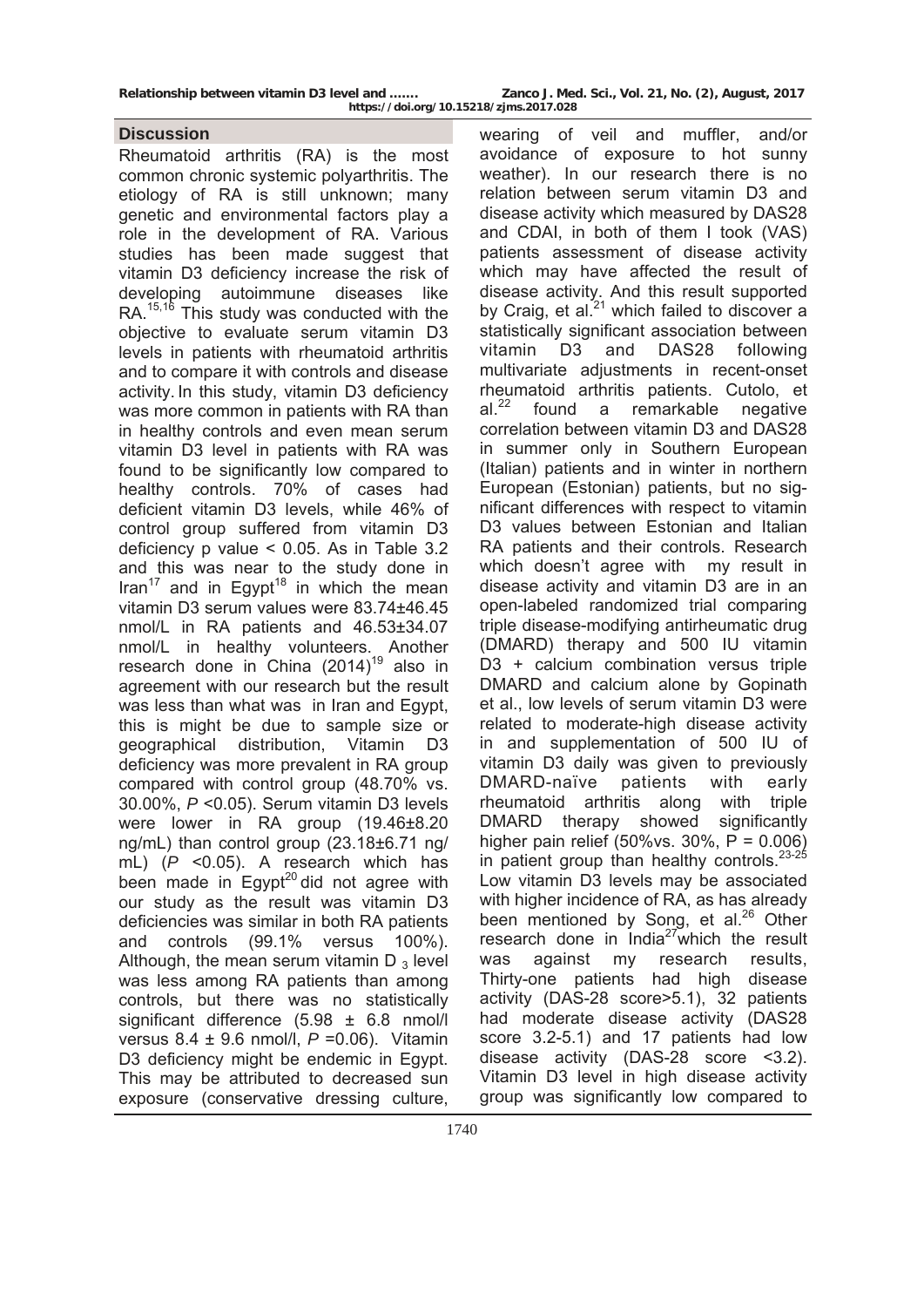| Relationship between vitamin D3 level and | Zanco J. Med. Sci., Vol. 21, No. (2), August, 2017 |
|-------------------------------------------|----------------------------------------------------|
| https://doi.org/10.15218/zjms.2017.028    |                                                    |

vitamin D3 level in patients with low and moderate disease activity (*P* <0.001) and vitamin D3 level had significant negative correlation with DAS28 score (*P* <0.001). Vitamin D3 has immunoregulatory activity and vitamin D3 receptors are present in a number of cells of the immune system.<sup>28</sup> Immunomodulation is mediated via (VDR) vitamin D3 receptor present on antigen presenting cell, activated T lymphocyte and activated B lymphocyte. Vitamin D3 leads to induction of regulatory T cell and NK T cell while vitamin D inhibits TH1 cell response, so vitamin D3 suppresses autoimmunity. RA is also a TH1 cell mediated disorder so vitamin D3 deficiency or insufficiency may be one of the several environmental causes leading to the development of RA. Monolagas et al. found that significantly greater proportion of seropositive RA patients (76%) had lymphocyte possessing vitamin D3 receptor compared with healthy controls which was  $(18\%)$ <sup>29</sup> Cherniak also studied that 84% prevalence of vitamin D3 insufficiency (serum level <30 ng/ml) in RA patients. $30$ The strong point it was a prospective case-control study in case and control there was age and sex match. There are some weak points in our study, the selection of cases was not through random sampling and certainly, there was selection bias. Also, DAS28 and CDAI which depend on patient scoring for disease activity as I mentioned it might affect the result also tenderness score may be exaggerated by the patient. More research required to know either vitamin D3increase the risk of RA development. About sun exposure it was less in the cases may be due to immobility, recurrent admission, and deformity of the upper and lower limb of the patients. This difference could be due to potential geographical factors, lifestyle and eating habits and lack of exercise, lack of enough sun exposure, obesity may effect on vitamin D3 absorption and inadequate dairy product, so my recommendation to the patients even controls are sun exposure should not be less than 20 min

and vitamin D3 supplementation, Vitamin D3 insufficiency and deficiency among RA patients should be corrected.

### **Conclusion**

Serum vitamin D3 levels are lower in rheumatoid arthritis patients and not associated with RA disease activity. Further studies with larger sample sizes and more standardized, unbiased methods are required to elucidate a causal role of vitamin D3 in RA and thus to bring about new approaches for prevention and treatment of this disease. Additional prospective, long-term studies are needed to comprehensively determine the role of vitamin D3 in developing RA and relation with disease activity. Vitamin D3 screening should be recommended for every RA patient in Erbil city.

### **Conflicts of interest**

The authors report no conflicts of interest.

#### **References**

- 1. Kostoglou-Athanassiou I, Athanassiou P, Lyraki A, Raftakis I, Antoniadis I. Vitamin D and rheumatoid arthritis. Ther Adv Endocrinol Metab 2012; 3(6).
- 2. Shah A. Harrison's Principle of Internal Medicine. 18th ed. United States: McGraw Hill; 2012.P. 2738.
- 3. Scott DL, Wolfe F, Huizinga TW. Rheumatoid arthritis. Lancet 2010; 376 (9746): 1094–108.
- 4. Mason R, Sequeira V, GordonThomson C. Vitami D: The light side of sunshine. Eur J Clin Nutr. 2011Sep;65(9):986-93.
- 5. British Society for Rheumatology Biologics Register (BSRBR). Clinical aspects of vitamin D in the management of rheumatoid arthritis .2008 ;36(8):442-6.
- 6. Jankosky C, Deussing E, Gibson R, Haverkos H. Viruses and vitamin D in the etiology of type 1 diabetes mellitus and multiple sclerosis. Virus Res 2012; 163.
- 7. Tetlow LC, Smith SJ, Mawer EB, Woolley DE. Vitamin D receptors in the rheuamatoid lesion: expression by chondrocytes, macrophages and synoviocytes.Ann Rheum Dis 1999;58.
- 8. Song GG, Bae SC, Lee YH. Association between vitamin D intake and the risk of rheumatoid arthritis:a meta-analysis. Clin Rheumatol 2012; 31.
- 9. Kim TH, Choi SJ, Lee YH, Song GG, Ji JD. Combinedtherapeutic application of mTOR inhibitor and vitaminD(3) for inflammatory bone destruction of rheumatoidarthritis. Med Hypotheses 2012; 79.